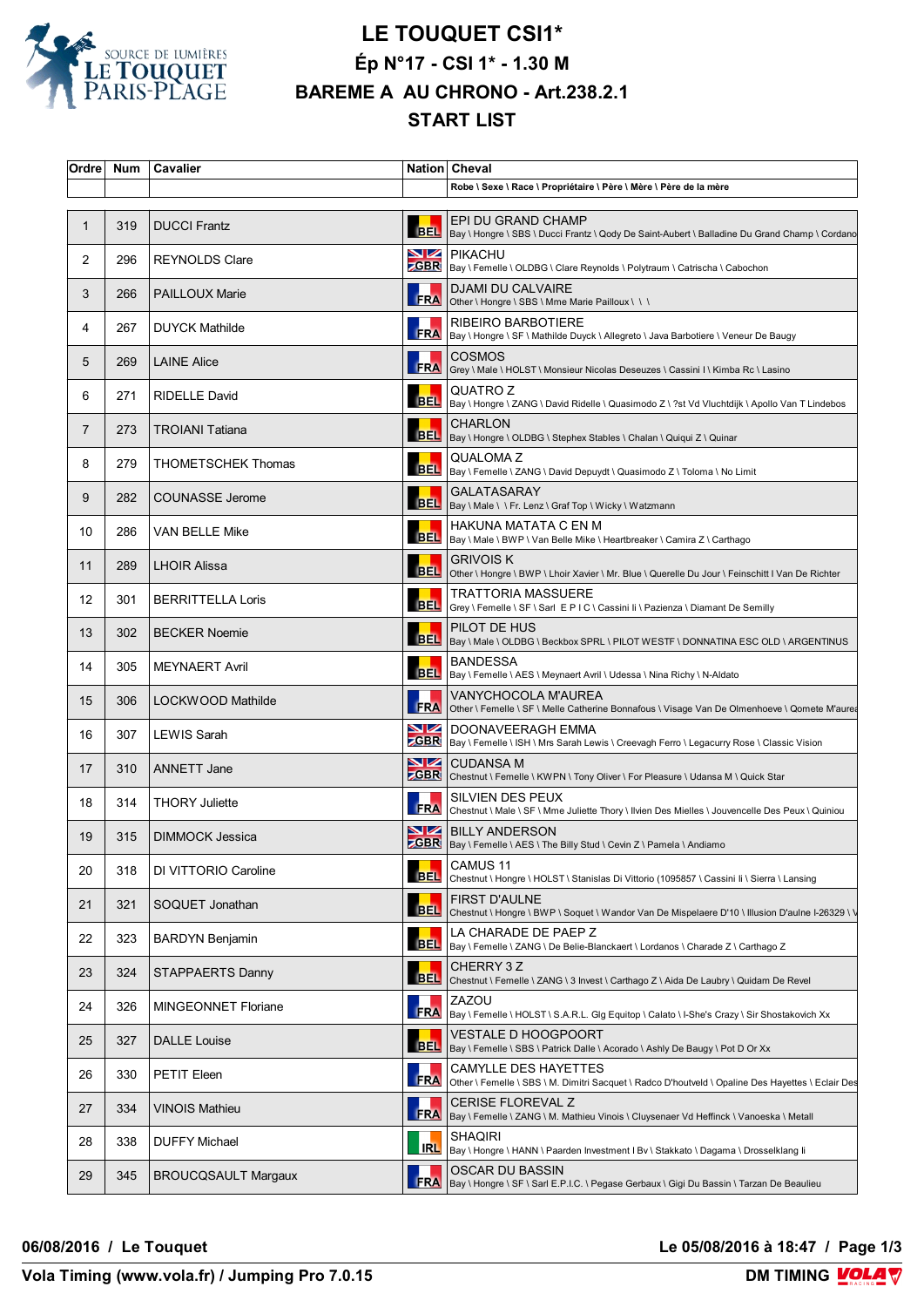## **LE TOUQUET CSI1\* Ép N°17 - CSI 1\* - 1.30 M BAREME A AU CHRONO - Art.238.2.1 START LIST**

| Ordre | Num | Cavalier                    |            | Nation Cheval                                                                                                                   |
|-------|-----|-----------------------------|------------|---------------------------------------------------------------------------------------------------------------------------------|
|       |     |                             |            | Robe \ Sexe \ Race \ Propriétaire \ Père \ Mère \ Père de la mère                                                               |
| 30    | 348 | <b>MEURISSE Aurore</b>      | <b>FRA</b> | TASSILLI DE KERGANE<br>Chestnut \ Hongre \ SF \ Mme Anne Rapinat \ Elan De La Cour \ Quarla De Kergane \ Elf D'or               |
| 31    | 353 | PELISSERO PETERS Delphine   | FRA        | VIKING DU FEU<br>Chestnut \ Hongre \ SF \ Mme Delphine Pelissero \ Allegreto \ Lafleur De Vains \ Fastourel Du Cap              |
| 32    | 354 | <b>DUHAMEL Nicolas</b>      | FRA        | TRALALA DIV<br>Chestnut \ Hongre \ SF \ M. Laurent Cage \ Cabri Du Val \ Diva Du Klaphouck \ Toinon Du Marais                   |
| 33    | 356 | <b>HENN Marc Antoine</b>    | <b>FRA</b> | UTOPYA DU GUE<br>Bay \ Femelle \ SF \ M. Antoine Henn Et Mme Sandrin \ Toulon \ Image Des Chenes \ Verdi                        |
| 34    | 357 | DE SAPORTA Laure            | <b>FRA</b> | <b>TATAMI DU PLAIN</b><br>Bay \ Hongre \ SF \ Laure De Saporta \ Limbo \ Ebene Du Plain \ Iveday                                |
| 35    | 358 | DAVID Frédéric              | FRA        | <b>KARAMEL D'ESPRIT</b><br>Bay \ Femelle \ BWP \ Sheika Elyasa Bin Sultan Kalif \ Erco Van't Roosakker Bwp \ Scarlett Bwp       |
| 36    | 359 | <b>CABOCHETTE Pierre</b>    | FRA        | <b>CORIOLA JAP</b><br>Other \ Femelle \ SBS \ Docteur Veterinaire Jacques Pe \ Ugano Sitte \ Sonly You Jap \ Adelfos            |
| 37    | 361 | <b>RAVACHE Charles</b>      | FRA        | VASCO DU VERET<br> Bay \ Hongre \ SF \ Monsieur Charles Ravache \ Spartakhus (hann) \ Brenda (rheinisches Warmb                 |
| 38    | 365 | <b>LEMERCIER Maximilien</b> | <b>FRA</b> | DEMOISELLE HERIBUS<br>Bay \ Femelle \ \ france \ \ \                                                                            |
| 39    | 366 | <b>CRUMLEY Georgie</b>      | <b>SZ</b>  | <b>COTOKI</b><br>ZGBR   Bay \ Femelle \ ZANG \ Sally Strutton \ Catoki \ Cantana \ Contender                                    |
| 40    | 367 | <b>BROUCQSAULT Pauline</b>  | <b>FRA</b> | PAUSE CAFE DU SALOZ<br>Other \ Femelle \ SF \ Monsieur Philippe Desbois \ Airborne Montecillo \ Genifer Du Saloz \ Alme         |
| 41    | 370 | <b>HATON Ophelie</b>        | FRA        | <b>COUBA LIBRE</b><br>Grey \ Male \ HOLST \ Ringoot Luc \ Cassini I \ Ranka \ Landgraf I                                        |
| 42    | 373 | <b>MASSELOT Vincent</b>     |            | ICE CUBE VD VIJF BUNDERS                                                                                                        |
| 43    | 374 | <b>THOMMEN Elisabeth</b>    | <b>BEL</b> | CISCA VH LINDENHOF Z<br>Grey \ Femelle \ ZANG \ Thommen \ Codex \ Thara Vh Lindenhof \ Remondo                                  |
| 44    | 376 | <b>DUBOUCHET Hanae</b>      | <b>FRA</b> | <b>CATOON</b><br>Bay \ Hongre \ HOLST \ Hanae Dubouchet \ Catoki \ U-Clintorda \ Clinton I                                      |
| 45    | 377 | <b>TEISSERENC Isabelle</b>  | <b>FRA</b> | <b>STARDAM</b><br>Bay \ Femelle \ SF \ Sarl Breul Robert Et Mme Murie \ Kannan \ Koryphee \ Narcos li                           |
| 46    | 379 | <b>PELEGRIN Cyrille</b>     | <b>FRA</b> | SHILLING DE L'ILE<br>Chestnut \ Femelle \ SF \ Cyrille Pelegrin \ Dollar Dela Pierre \ Espoir Des Vents \ Rungis Des Hal        |
| 47    | 380 | <b>PURSON Laure Helene</b>  | <b>FRA</b> | <b>RARETE</b><br>Other \ Hongre \ KWPN \ SARL HARAS DE HUS MARIE XAVIER \ Animo \ FRANCAISE \ Jasper                            |
| 48    | 201 | NAVINEAU Jeremie Steph      |            | N INVEST UNO Z<br>FRA   Bay \ Hongre \ ZANG \ Naessens-De Brul \ \ \                                                            |
| 49    | 204 | <b>WARTIQUE Pauline</b>     | <b>BEL</b> | <b>SECRETE DU SARTEL</b><br>Bay \ Femelle \ SF \ Pauline Wartique \ Quincy / Quaprice \ Jolie Fleur De Mai \ Bolero De Brecey   |
| 50    | 206 | WHITAKER Joanne             | <u>NZ</u>  | <b>CONTENDRO STAR</b><br><b>CGBR</b> Bay \ Hongre \ HANN \ Clare Whitaker \ Contendro I \ Gloria \ Groemitz                     |
| 51    | 207 | <b>DESUTTER Arthur</b>      | FRA        | TONICK VAL DE MAI<br>Bay \ Male \ SF \ Olivier Desutter \ Quick Star \ Jonquille D'elle \ Type D'elle                           |
| 52    | 208 | <b>MERCENIER Gauthier</b>   | <b>BEL</b> | <b>IKAR DEL PIERIRE</b><br>Bay \ Hongre \ SCSL \ Philippe Levy \ Ivoire Du Rouet \ Karmagnole \ Landino                         |
| 53    | 210 | <b>STORDEUR Stephanie</b>   | <b>BEL</b> | <b>CORMINO</b><br>Grey \ Male \ HOLST \ Ecurie Dehez \ Cormint \ Karina lii \ Cassini I                                         |
| 54    | 212 | SOETE Axel                  | <b>BEL</b> | <b>ELANDRO</b><br>Chestnut \ Hongre \ KWPN \ Puur Limousin \ Zapatero Vdl \ Oegandra \ Investment                               |
| 55    | 214 | <b>SCAUFLAIRE Marine</b>    | <b>BEL</b> | <b>VENZI DE MALELOR</b><br>Bay \ Hongre \ SBS \ Axel Scauflaire (10712421) \ Nabab De Reve \ Kandy De La Bonnette \ Land        |
| 56    | 215 | NICOLAS Caroline            | FRA        | <b>INOUI VAN HEISTE</b><br>Bay \ Hongre \ BWP \ E.A.R.L. C.N.G.D. \ Orlando \ Chiarra Van Heiste \ Clinton                      |
| 57    | 219 | <b>LAMBERT Mathieu</b>      | <b>FRA</b> | A WAKANDA DU VERT VALLON<br>Chestnut \ Femelle \ SBS \ Melle Garance Bourbier \ Wandor Van De Mispelaere \ Nausicaa Des         |
| 58    | 220 | LACHAUD Hugo                | <b>ERA</b> | <b>CYBELE DU CALVAIRE</b><br>Bay \ Femelle \ SBS \ Monsieur Didier Lachaud \ Berlin (kwpn) \ Kalistee D'elnon (sf) \ Rox DI Tou |
| 59    | 221 | <b>FLESCH Patrice</b>       | <b>FRA</b> | <b>QUALY STAR Z</b><br>Bay \ Hongre \ ZANG \ Patrice Flesch \ Quick Star \ Kabriole De L'isle \ Cabdula Du Tillard              |
|       |     |                             |            |                                                                                                                                 |

## **06/08/2016 / Le Touquet Le 05/08/2016 à 18:47 / Page 2/3**